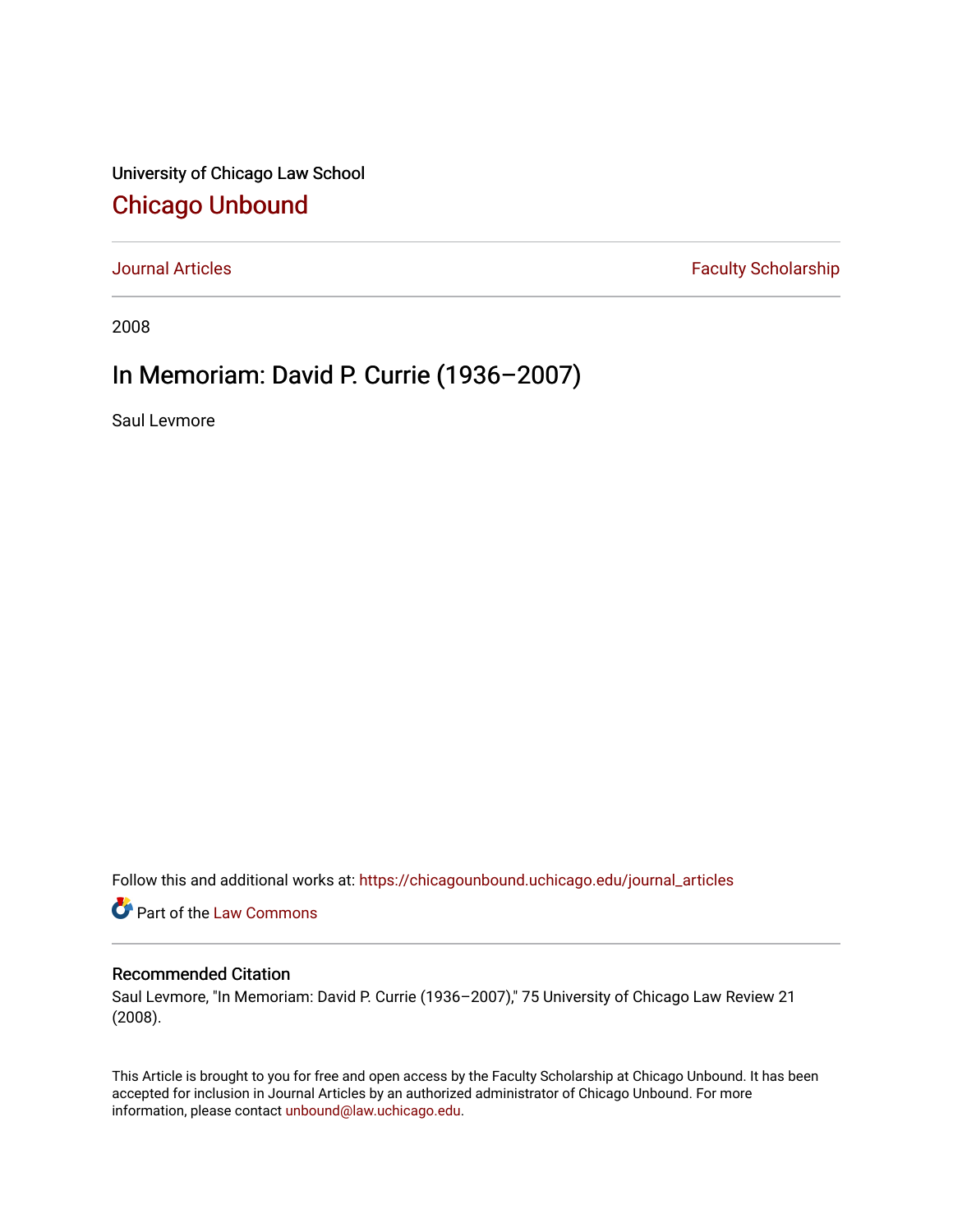## *Saul Levmoret*

David Currie's passing seems to mark the end of an era at The University of Chicago Law School. But what era, exactly? The Currie era can be defined with some circularity by noting that nearly all those giants whose portraits adorn the main floor of our Law School have now passed away. Alternatively, we might say that everyone who taught at Chicago in 1968 is now either deceased or retired, but David's own retirement a short time ago made that so. When an important colleague retires, it seems inappropriate either to mourn or to celebrate. We use the occasion to express gratitude and to reflect on the work of a career, even as we hope that there will be many years of productivity in (nominal) retirement. In the case of Professor Currie, he and we were cheated out of this retirement. He continued to teach and work at The Law School, to be sure, but the remarks delivered upon his retirement, and at the unveiling of his portrait in our classroom wing, now seem like farewells.

Observations regarding demise do not help us understand the character or value of what is gone-or what remains. We want to capture the distinct quality of a generation, and of David Currie, in particular. Viewed from the perspective of successors, it is usually the case that distinguished predecessors seem firmer in their standards than do those who follow. I might describe the current generation of Chicago faculty as productive, imaginative, versatile, brilliant, ambitious, and always interesting. Some of these adjectives come to mind in describing the Currie generation, if there is such a thing, but that generation would also surely be described as principled, unwavering, and strongwilled. My contemporaries think of excellence as coming in many forms and as produced in many styles. But David Currie and his earlier set of colleagues had much stronger views regarding the ingredients necessary for a good day at work or a good class. Some are humorous, but perhaps nevertheless revealing. David wore a tie and thought others should too. David thought that good lunch conversations required that one be seated and that lunch be served. He was a member of the Constitution Generation at Chicago. Members of that generation carried around the US Constitution in their inside jacket pockets; most had notes in the margins. By 1985, a majority of the faculty would have found it somewhat humorous or ironic to whip out a

Dean and William B. Graham Professor of Law, The University of Chicago.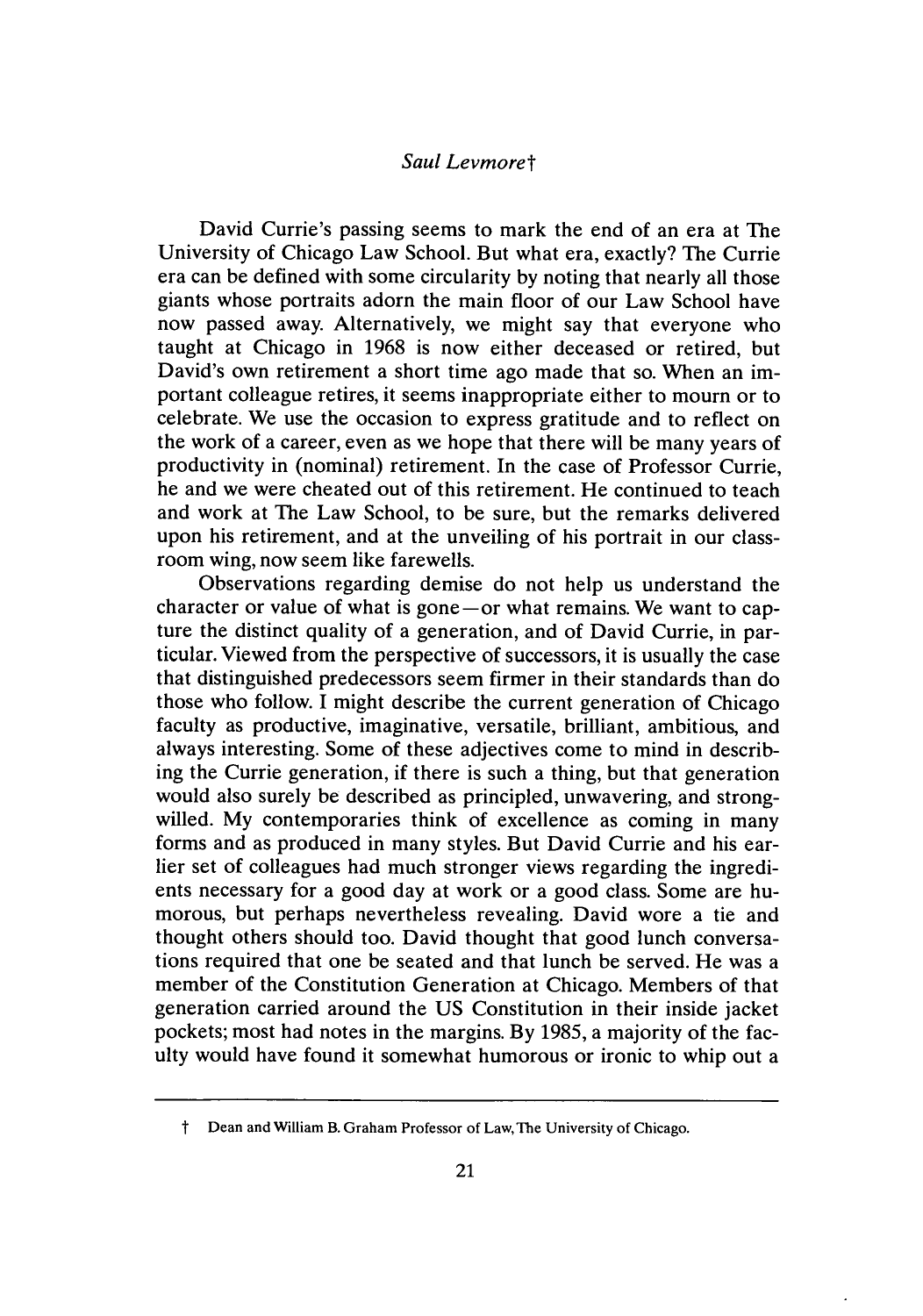copy of the Constitution during a meal. By 1995, most topics of faculty discussion would have required knowledge of some other country's laws or would have been about human behavior or economics, rather than about a beloved text. By 2005, most faculty would have appeared at lunch, and certainly at dinner gatherings, without a jacket.

David, however, liked the old texts. He never tired of asking prospective faculty members about the Rules of Decision Act—and he continued to see new things in their replies and in the ensuing discussions. I recall a law school classmate, in 1980, describing a Chicago interview in which Professor Currie grilled him about this important statute. Twenty years later an applicant again confided in me that an interview in Currie's office had gone well because the applicant had been warned of the likelihood of such a question at Chicago. Those of us who went to Yale had not, of course, met the Act during three years of law school, except as something found in *Erie Railroad Co v Tompkins,* a case taught to us in one class and by someone who had spent most of his career at Chicago. In the normal course of events, no one at Yale would ever have mentioned the Rules of Decision Act, or perhaps any other statute! It was the threat of an interview with David Currie in Chicago that kept that Act alive in New Haven.

There were times, I admit, when I thought David more inflexible than traditional or principled. For example, he thought the first-year curriculum at our Law School was close to perfect, and he had no patience for my wanting to experiment with it, whether by introducing intellectual property into it, globalizing it, or even injecting it with more parsing of statutes. His memos on the subject of curricular reform were direct and witty, except that I began to see that he did not find the subject amusing at all. Nor did he like new casebooks. Someone would suggest a book to him and he would tell the author that he preferred the predecessor book, with shorter and older cases, and with traditional themes. I have learned that this preference for tradition and authenticity extended to films. A movie that took liberties with the historical record or with the book on which it was based would cause Currian displeasure. The idea that a modern twist on an old story might inspire some viewers to go read the original was never enough to justify the novelty.

I have often recalled (in and out of David's presence) one of our first encounters. Just after I joined the faculty, David came by my office to invite me to walk over to lunch. I was on the telephone with a prospective student, having previously suggested to the Admissions Dean that it would be a good idea to ask several faculty to call some of the very best applicants, in order to entice them to Chicago. Such calls might signal our accessibility and our interest in ideas, and it might also show that we cared about students. I was given the files of

22

 $\ddot{\phantom{1}}$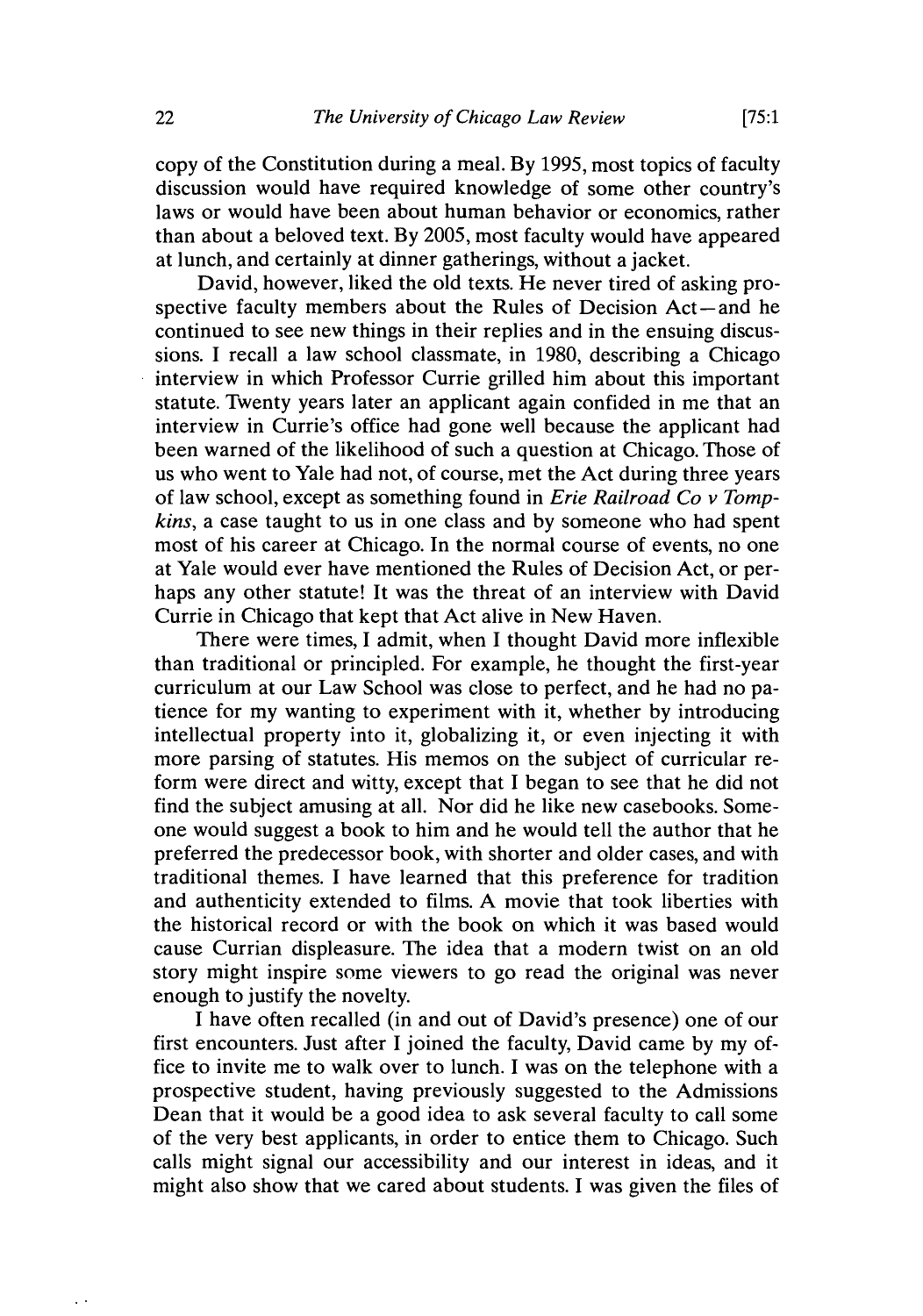four or five applicants, and I called them, making conversation about subject areas indicated in their applications. When David came to my door, I was completing one such phone call. He asked me what that had been all about. I described the recruiting plan, and commented on how well this had worked at my previous law school, and how I thought the just-concluded conversation had gone. David looked at me with incredulity and said, "But we don't want every student at Chicago. If they are not smart enough and well-informed to know that this is the best place, then we should not try to get them here." No academic wants to say that he or she thinks that a great University needs to invest in marketing, but I suspect that David's belief that the good and pure will win out without any advertising or advocacy is part of what we admire, but decline to follow, in that earlier generation.

I hope that none of these quick descriptions makes David seem wrong or inflexible. I came to learn that he was principled and more often right than not. It was, as I now see it, simply the job of the newcomers to suggest change, and the job of the old guard to resist change and to place the burden of proof on those who would do things differently.

When I became Dean, my relationship with David changed a bit. For one thing, he felt it his duty to report to me. Every so often I would receive a note or call informing me that he would be missing several days at work because be would be on a family vacation. To this day, I am puzzled by these regular reports. Could he have thought that other colleagues also reported every missed day at work? It must have been the case that when he served The Law School as Interim Dean he noticed that not a single other faculty member reported planned absences. I suspect that he simply thought that in a well-run workplace everyone ought to be accountable, and that if the rest of us were not up to his standards, that hardly excused him from correct behavior.

David was an incurable romantic, with respect to both The Law School and his marvelous spouse, Barbara Flynn Currie. Just as he never seemed to think that scholarship written at another law school could hold a candle to work done here, or that students trained elsewhere could be a match for those whom we had graduated, so too he did not think that the institution of marriage could be flawed in any way. Barbara was simply the answer to all his life's dreams, as it ought to have been. Who can forget notable Currie-isms on this score such as: "Do I believe in marriage? I have seen it with my own eyes!" and "Here's to Barbara-wife, mother, and management, all rolled into one." I think this was much more than old-fashioned rhetoric or taste. David's eyes would twinkle as he said nice things about Barbara or reported on their trips together, very much as they would twinkle when he quoted a relevant line from an opera or when he knew he had a winning legal argument. We are fortunate that Barbara remains

Ϋ.